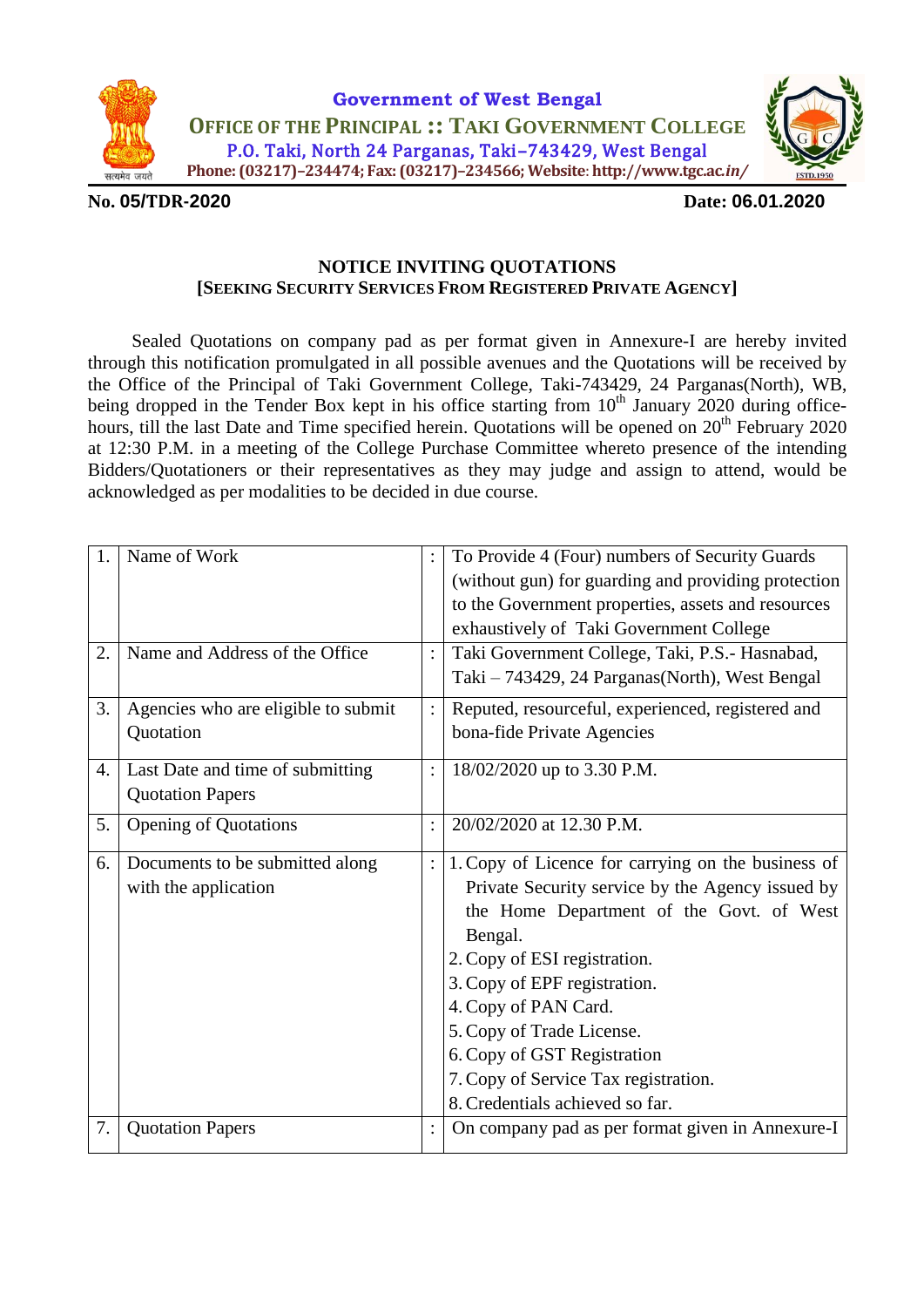#### **TERMS & CONDITIONS**

- 1. The accepting authority reserves the right to reject any or all the quotations without assigning any reasons thereof.
- 2. The participating bidders are required to quote their rates in the per-head per-day mode both in figures and words.
- 3. The charges to be paid to Security Agency are to be shown in two parts (a) Security charges, (b) Service charges. Security Charges is the minimum wage (as per latest labour department order) of the security personal plus charges for ESI. EPF etcetera are to be borne by security agency.
- 4. The unit price consists of Minimum wage, PF contribution @ 13.0%, ESI/Mediclaim @ 3.25%, Bonus @ 8.33% of Min wage. The detailed breakup of the unit price is as depicted above.
- 5. The Service charge on unit price per guard to be entered by the bidder in percentage must cover all possible incidental charges including bidder's administrative charge, transportation charge, uniform cost, accessories that is torch, umbrella, raincoat etc. and any other charges/overheads/ profits/cost of items which are necessary for maintaining the Security Service work.
- 6. As the Min wage and other stipulated charges for Security service are to be quoted as per latest Govt. order, there would be no variation in case of these charges. Hence, lowest Bidder will be selected as per rates quoted for Service Charges demand only.
- 7. The responsibility of depositing the contribution towards ESI, EPF etc. are to be carried out by the prospective Security-agency/Service-provider on which the College would keep on appropriate vigil so as to ascertain that such benefits go to deployed Security Guards.
- 8. The period of contract will be for one year (i.e., in the present case on and **from 1 st April 2020 to 31st March 2021**) and no enhancement of service charge will be admissible during this period. However security charges (Min wage etc.), that may vary time to time through Government Notification, will be paid as per the latest of such Government Notifications, albeit on condition of actually getting funds from appropriate gubernatorial authority in enhanced proportions.
- 9. Conditional/ incomplete rate will not be accepted under any circumstances.
- 10. The agency engaged in providing Security Service will have to maintain regular contact with the college authority.
- 11. The persons engaged for Security duty will have to be dressed in similar uniform and bear similar identity cards for recognition. Uniforms will have to be supplied by the Quotationer for which no additional allowance or charges will be entertained.
- 12. The duty hour will be 8 (eight) hours for each Security personnel and will be fixed by the College authority.
- 13. The College authority shall not be responsible to supply Raincoat/ Umbrella/ Torch/ Lamp-fuel or any allied accessories or materials whatsoever, if required. The same are to be supplied by the Bidder as clarified in Clauses 5 to 8 above.
- 14. The College authority shall not be responsible to compensate or be liable in any manner whatsoever for any injury and/or eventual death of the Security Guard(s) while on duty.
- 15. No claim will be entertained for any permanency of service by the Guards or by the Quotationing/Bidding agency under any circumstances.
- 16. T.A, D.A or Overtime allowances will not be paid to the security guards by the College authority under any circumstances.
- 17. Immediately after receiving the work order, the agency must submit to the college authority a detailed list showing the Names, Signatures and L.T.I of the Security Guards to be deployed along with each one's Passport size photograph, Election Photo Identity Card (EPIC) in duplicate and duly self-attested, well in time. If any change is subsequently tried by the agency, such changes must have prior approval from the College authority by pre-depositing details of the new person (in Name, Signature etc) to College authority well before the intended change.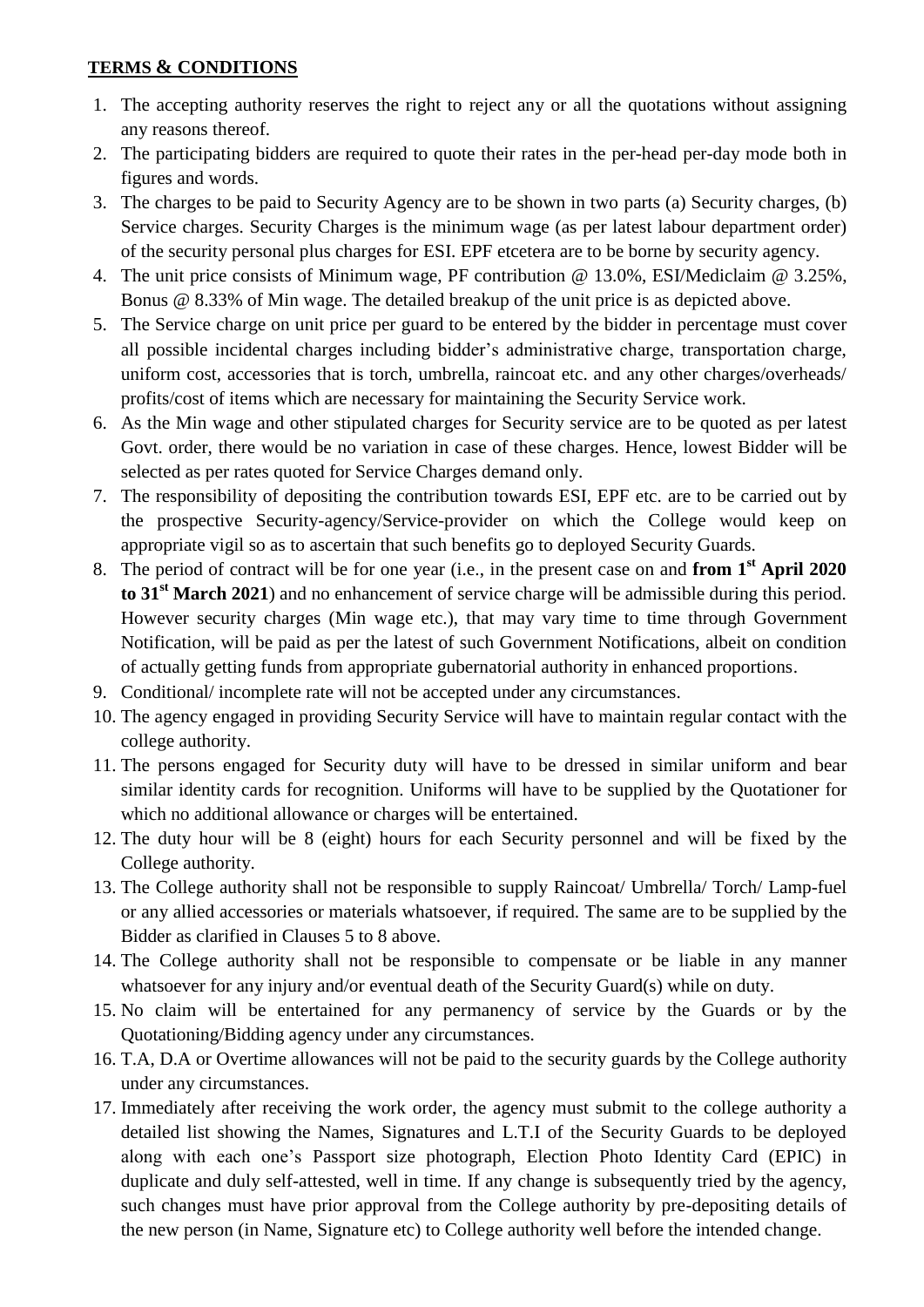- 18. The agency will be fully responsible for any loss, shortage, damage of Govt. property and the cost of the same, as fixed by the authority, will be recovered from the bills of the agency.
- 19. The agency should keep itself ready to take up the work within seven (7) days from the date of issuance of work order or from any other specific date as will be fixed/ mentioned by the College authority.
- 20. The agency will not be entitled to withdraw from the agreed contract of mentioned one year period unless otherwise decided by the College authority. In the extreme case predicaments, the Agency may approach the College authority for withdrawal of Service by the Agency by serving a notice of withdrawal at least 8 (eight) months prior to the proposed date of giving-up.
- 21. The undersigned reserves the sole right to terminate the agreement at any time without assigning any reason whatsoever.
- 22. (a) Bill in triplicate on monthly basis as per format given in Annexure-II must be submitted within  $10^{th}$  of the next month.
	- (b) Payment to the agency shall be made as per availability of fund.
	- (c) Statutory deductions, as applicable, shall be made from the bill of the agency.

*Sd/-* **B. Chattopadhyay** *Principal* **Taki Government College Taki, North 24 Parganas, PIN-743429, W.B.**